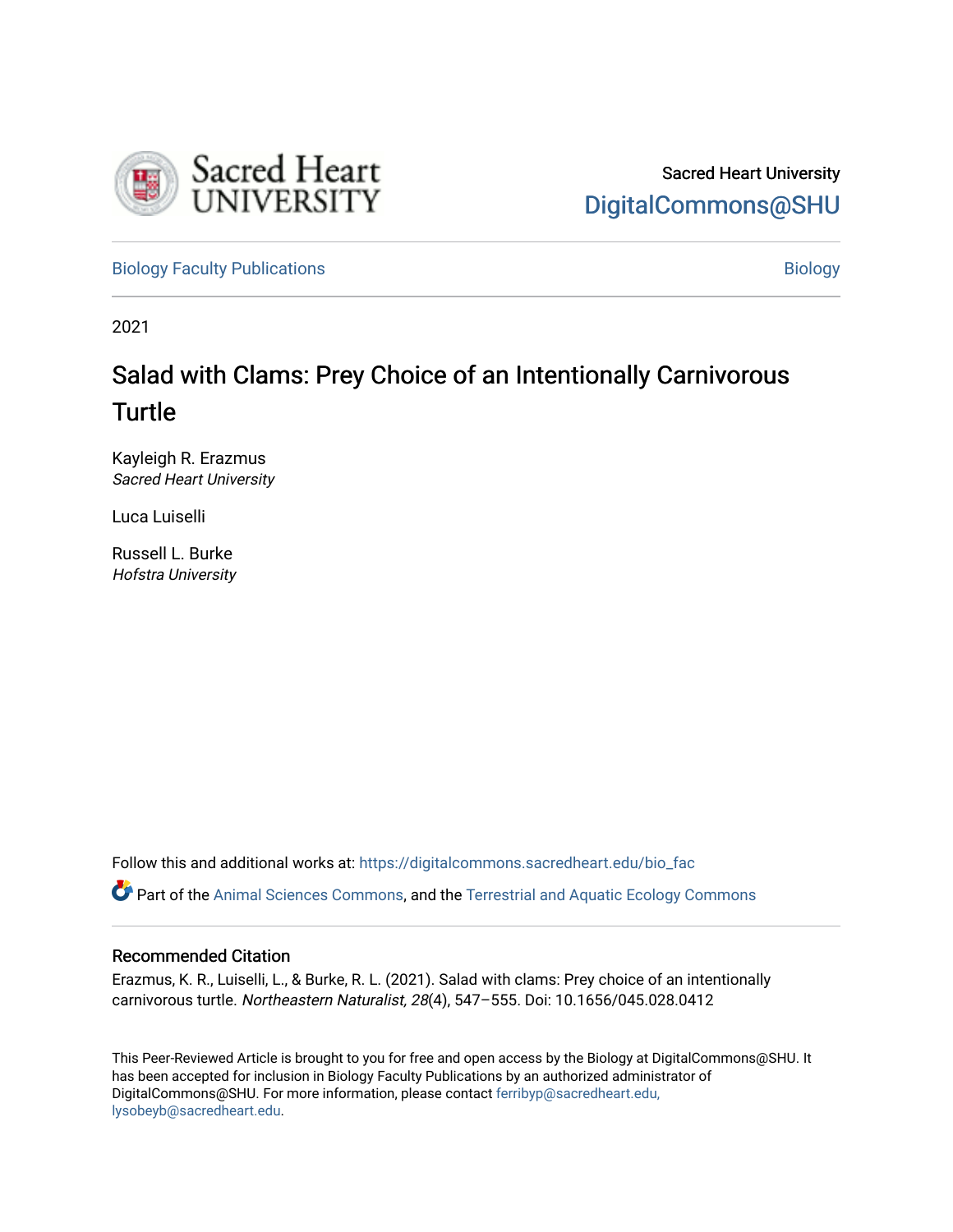

# **Salad with Clams: Prey Choice of an Intentionally Carnivorous Turtle**

Authors: Erazmus, Kayleigh R., Luiselli, Luca, and Burke, Russell L.

Source: Northeastern Naturalist, 28(4) : 547-555

Published By: Eagle Hill Institute

URL: https://doi.org/10.1656/045.028.0412

BioOne Complete (complete.BioOne.org) is a full-text database of 200 subscribed and open-access titles in the biological, ecological, and environmental sciences published by nonprofit societies, associations, museums, institutions, and presses.

Your use of this PDF, the BioOne Complete website, and all posted and associated content indicates your acceptance of BioOne's Terms of Use, available at www.bioone.org/terms-of-use.

Usage of BioOne Complete content is strictly limited to personal, educational, and non - commercial use. Commercial inquiries or rights and permissions requests should be directed to the individual publisher as copyright holder.

BioOne sees sustainable scholarly publishing as an inherently collaborative enterprise connecting authors, nonprofit publishers, academic institutions, research libraries, and research funders in the common goal of maximizing access to critical research.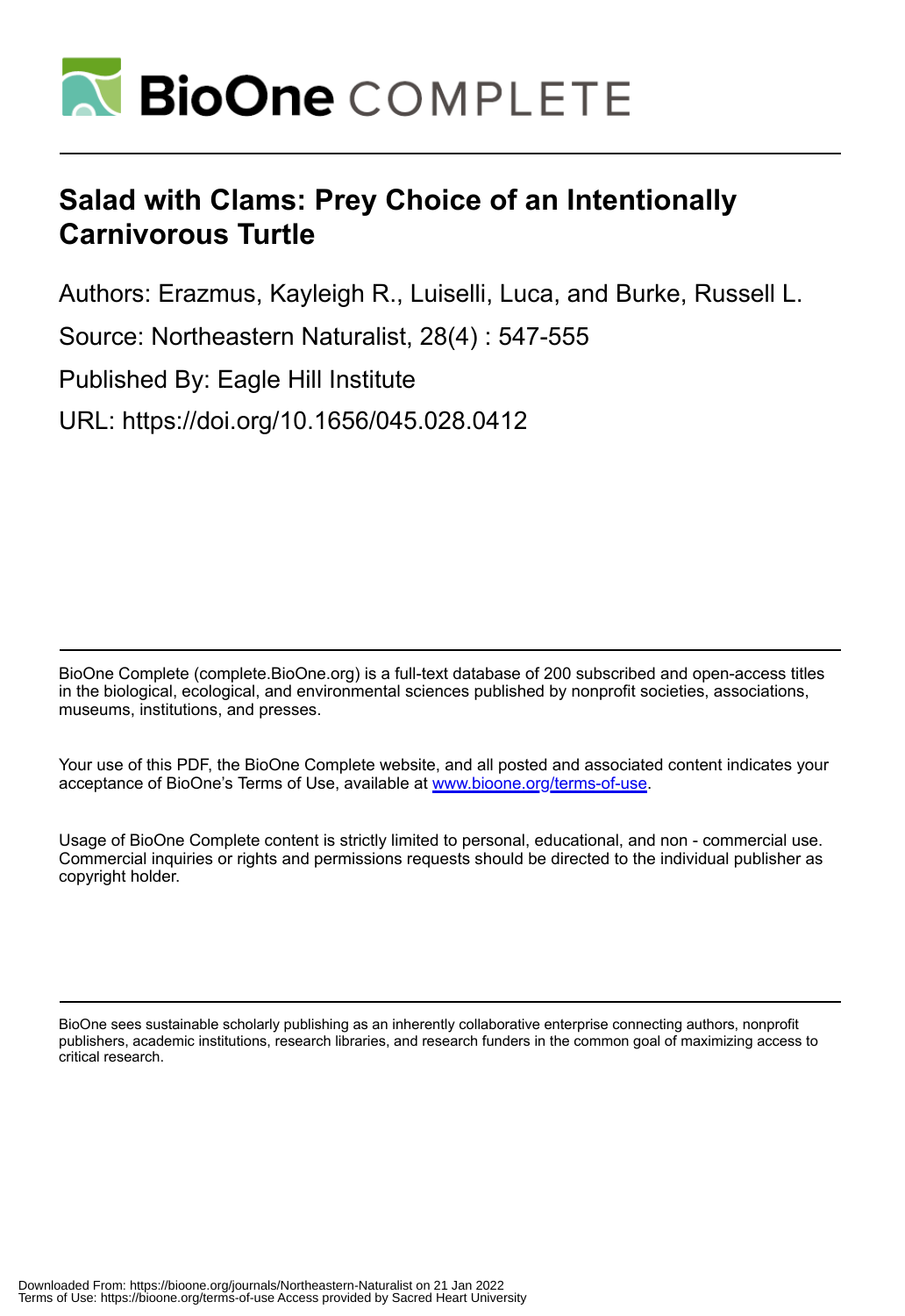# **Salad with Clams: Prey Choice of an Intentionally Carnivorous Turtle**

Kayleigh R. Erazmus<sup>1,2</sup>, Luca Luiselli<sup>3,4,5</sup>, and Russell L. Burke<sup>1,\*</sup>

**Abstract** - Prey choice is the non-random foraging and consumption of prey species by their predators, and is therefore the basis for studies of topics as diverse as quantifying food webs, predator–prey relationships, and optimal-foraging models. *Malaclemys terrapin* (Diamond-back Terrapin) is a diet generalist with a large geographic distribution: the US Atlantic and Gulf coasts from Massachusetts to Texas. Individual terrapins have relatively small home ranges and feed primarily on local mollusc species. In feeding trials with 1 prey species and 2 prey species, wild-caught terrapins from New York readily consumed *Mya arenaria* (Soft-shelled Clam) and *Geukensia demissa* (Atlantic Ribbed Mussel), preferring them over a wide range of other prey species commonly eaten by terrapins at other sites. Our correlation test indicated that *Ulva latuca* (Sea Lettuce), common in the diets of this population, is ingested incidentally when terrapins forage for Soft-shelled Clams. The impact of consumption of algae by this primarily molluscivorous turtle is unexplored, but could have important impacts on their energy balance and contaminant intake.

### **Introduction**

 Diet studies are greatly enhanced by studies of prey choice, because the latter can indicate where predators are on the spectrum of the generalist-to-specialist continuum, enhance studies of predator–prey relationships, and form the basis for optimal-foraging models, including providing insights associated with nutrient-specific foraging (Kohl et al. 2015). However, prey-choice experiments can be difficult to conduct under natural conditions because they often require measurements of prey availability relevant to the predator's search capabilities (Suryawanshi et al. 2017). These types of studies can be more challenging when individual predators specialize, making prey choice a characteristic of individuals, as well as populations and species.

 Prey choice can have ecosystem-level implications. For example, *Malaclemys terrapin* (Schoepf) (Diamond-back Terrapin) is an estuarine North American turtle that inhabits Western Atlantic salt marshes and mangrove swamps from Massachusetts to Texas. It is important to investigate Diamond-back Terrapin diets and prey choice because they may play a vital role in the top-down control of ecosystems, based on their selective predation on *Littoraria irrorata* Say (Marsh Periwinkle) in

Manuscript Editor: Joseph Milanovich

<sup>&</sup>lt;sup>1</sup>Department of Biology, Hofstra University, Hempstead, NY 11549. <sup>2</sup>Biology Department, Sacred Heart University, Fairfield, CT 06825. <sup>3</sup>Institute for Development, Ecology, Conservation, and Cooperation, via G. Tomasi di Lampedusa 33, I-00144 Rome, Italy. <sup>4</sup>Department of Applied and Environmental Biology, Rivers State University of Science and Technology, P.M.B. 5080, Port Harcourt, Nigeria. <sup>5</sup>Department of Zoology, University of Lome, Lome, Togo. \* Corresponding author - biorlb@hofstra.edu.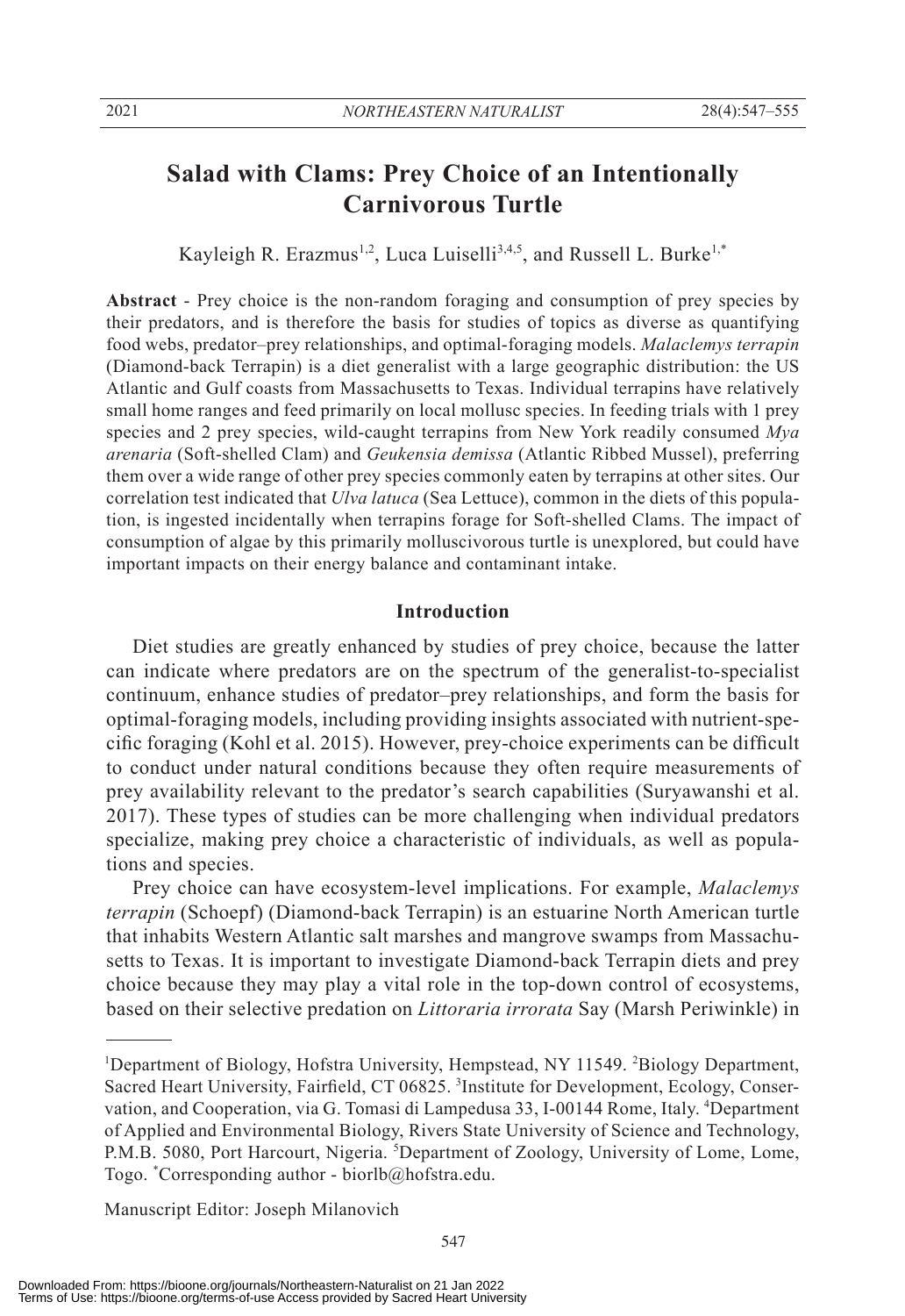some parts of their range (Levesque 2000). Uncontrolled populations of March Periwinkles, in turn, consume large amounts of *Spartina alterniflora* Loisel. (Smooth Cordgrass), leading to widespread marsh die offs (Silliman and Bertness 2002). The broader implication of Diamond-back Terrapin prey choice and predation on invertebrates has not been explored but could have been ecologically important when Diamond-back Terrapins occurred in large numbers (Carr 1952, Kennedy 2018).

 Diamond-back Terrapin diets have been studied in much of their range, resulting in numerous papers and 2 recent reviews (Erazmus et al. 2019, Tucker et al. 2018). These studies show that Diamond-back Terrapins exhibit high levels of molluscivory, feeding mostly on snails (Marsh Periwinkles and *Nassarius* (= *Ilyanassa*) *obsoleta* (Say) [Eastern Mudsnail]; Coker 1906, Petrochic 2009, Tucker et al. 1995) and clams (*Mulinia lateralis* (Say) [Dwarf Surf Clam] and *Mya arenaria* L. [Softshelled Clam]; Butler 2000, Roosenburg et al. 1999). Terrapins are also known to eat crabs, including *Callinectes sapidus* Rathbun (Atlantic Blue Crab) and introduced *Carcinus maenas* (L.) (European Green Crab) (King 2007, Petrochic 2009, Spivey 1998). Studies of captive terrapins found they readily ate Atlantic Blue Crabs, fish, *Crassostrea virginica* (Gmelin) (Atlantic Oyster), clams, *Uca pugilator* (Bosc) (Atlantic Sand Fiddler Crab), canned fish, liver, beef, and small molluscs (Allen and Littleford 1955, Hildebrand 1928).

 Diamond-back Terrapin diets are similar throughout their large range, apparently behaviorally adapting to feed on mollusc and crustacean species that are locally available (Erazmus et al. 2019). The diets of the Diamond-back Terrapins of Jamaica Bay (JB), NY, are particularly well studied, including over 7 consecutive years (Erazmus et al. 2019), multiple sub-populations (Zostant 2018), and comparisons with other local populations (Kudman 2021). Jamaica Bay Diamond-back Terrapin diets have 2 unusual characteristics. First, they frequently consume *Ulva lactuca* L. (Sea Lettuce), sometimes occurring in as much as 54% of Diamond-back Terrapin fecal samples (Erazmus et al. 2019). This high level of Sea Lettuce consumption by JB Diamond-back Terrapins is not typical among Diamond-back Terrapin populations (Tucker et al. 2018). Second, JB Diamond-back Terrapins consume relatively few Eastern Mudsnails (average 2% of terrapin fecal samples; Erazmus et al. 2019), which are exceedingly common in JB (R.L. Burke, pers. observ.). Eastern Mudsnails are often eaten by Diamond-back Terrapins elsewhere (Tucker et al. 2018), and Eastern Mudsnails were found in 16% of fecal samples in another Diamond-back Terrapin population only 42 km away from JB (Oyster Bay, NY; Herrel et al. 2018).

 While Diamond-back Terrapin consumption patterns are well studied, prey choice relative to prey availability is unexplored. We tested prey choice of Diamond-back Terrapins in JB using wild-captured individuals in short-term captive studies. We offered a variety of commonly consumed prey species in 1-species and 2-species trials to better understand Diamond-back Terrapin prey choice in a simplified environment.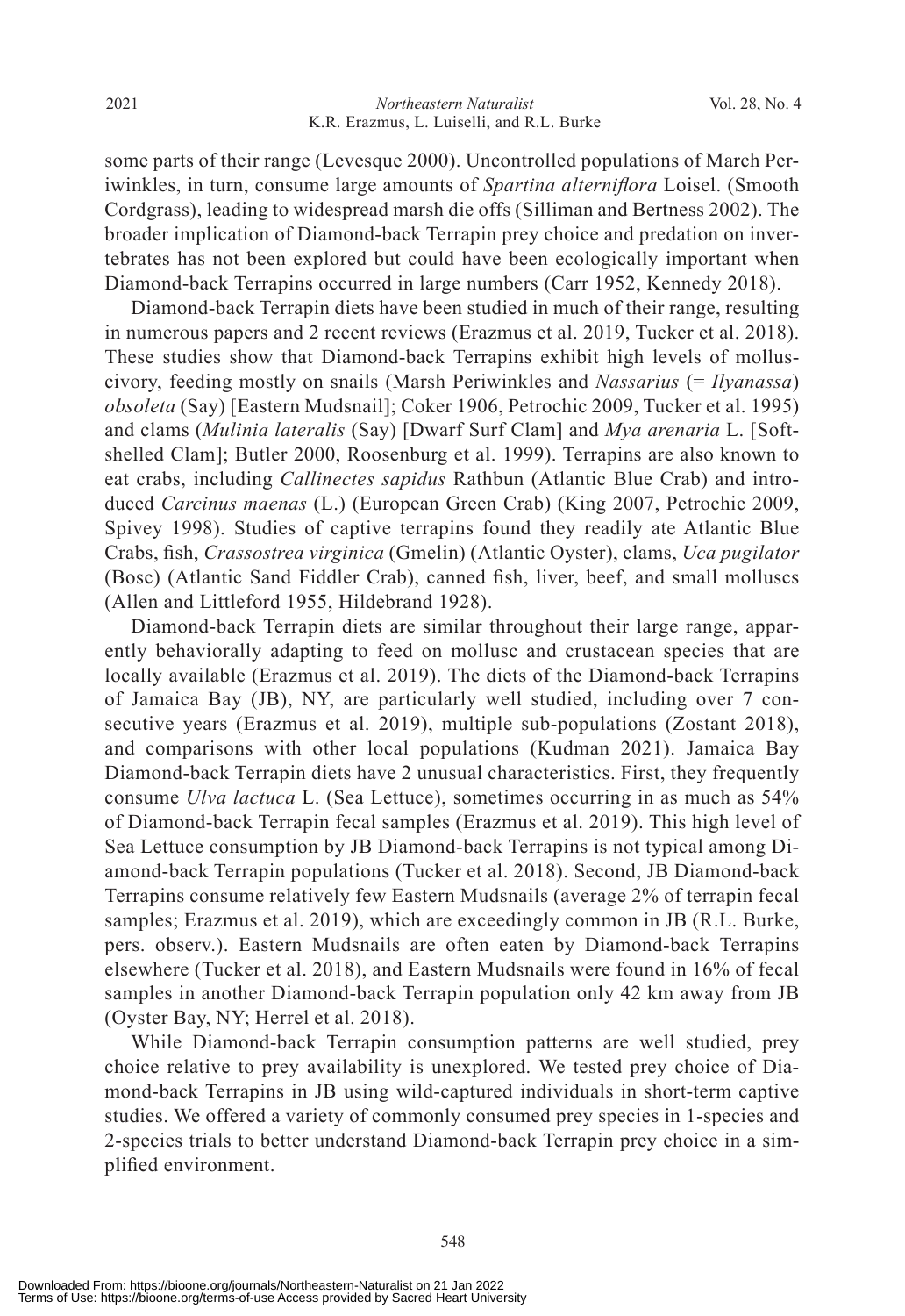#### **Methods**

 Jamaica Bay is a polyhaline urban embayment at the extreme southwestern end of Long Island, NY, part of the boroughs of Brooklyn and Queens, NY, and connected to the Atlantic Ocean through Rockaway Inlet. *Mercenaria mercenaria* L. (Northern Quahog), Soft-shelled Clams, and *Mytilus edulis* L. (Blue Mussel) are abundant in JB mud flats and littoral waters (R.L. Burke, pers. observ.). *Geukensia demissa* (Dillwyn) (Atlantic Ribbed Mussel) and *Semibalanus balanoides* (L.) (Northern Rock Barnacle) are common in the upper half of the inter-tidal zone and both Eastern Mudsnails and *Crepidula fornicata* (L.) (Atlantic Slippersnail) are common in tidal creeks (R.L. Burke, pers. observ.). Additionally, Sea Lettuce and Smooth Cordgrass are abundant, especially in the summer (R.L. Burke, pers. observ.). Jamaica Bay history and ecology are well described elsewhere (Erazmus et al. 2019, Handel et al. 2016).

#### **Feeding trials**

 During June, July, and August of 2009, we retained 56 recently collected wild female Diamond-back Terrapins that had just nested on the western half of Ruler's Bar, an island centrally located within JB. After capture, we initially soaked these Diamond-back Terrapins, without feeding them, for 5 days in individual containers with  $\sim$ 23 L of fresh water each, to facilitate collection of fecal samples for diet analysis (Erazmus et al. 2019). At the conclusion of fecal collection, we transferred the Diamond-back Terrapins to individual housing in 37.8-L tanks that each contained ~20 liters of freshwater that had been treated with Instant Ocean (Spectrum Brands, Inc., Miramar, FL) to raise the salinity to  $\sim$  18 ppt. We kept these Diamondback Terrapins and tanks outdoors under shading and randomly assigned them to experimental trials in which potential prey species in different combinations were offered. We placed only single Diamond-back Terrapins in a tank at a time and used each turtle for just 1 feeding trial.

 We collected potential prey live from JB. In some treatments, a single prey species was offered; in other treatments, 2 prey species were offered (Table 1). Individual prey specimens were of similar sizes, and numbers of each prey type given were distributed equally based on weight. On the first day of each trial, we presented each Diamond-back Terrapin with potential prey and observed them briefly, then left them with prey items in the tanks for 2 additional days and recorded the number of prey individuals remaining in the tank daily.

 Potential prey species in single species trials were *Littoraria* sp. (periwinkle) (each trial offering 1 periwinkle), *Glycera* sp. (bloodworm) (single bloodworm)*,*  Sea Lettuce (each trial offering four 5 cm x 5 cm squares)*,* Eastern Mudsnails (each trial offering 5 mudsnails), Atlantic Ribbed Mussels (30 g [1–2 individual mussels] per trial), and Soft-shelled Clams (30 g [3–4 individual clams] per trial). We used Periwinkles and Eastern Mudsnails because they were consumed heavily in other terrapin populations (Herrel et al. 2018, Tucker et al. 1995). We chose bloodworms because they are soft-bodied and cannot be detected through fecal analysis, and we were concerned we might have failed to detect them in diet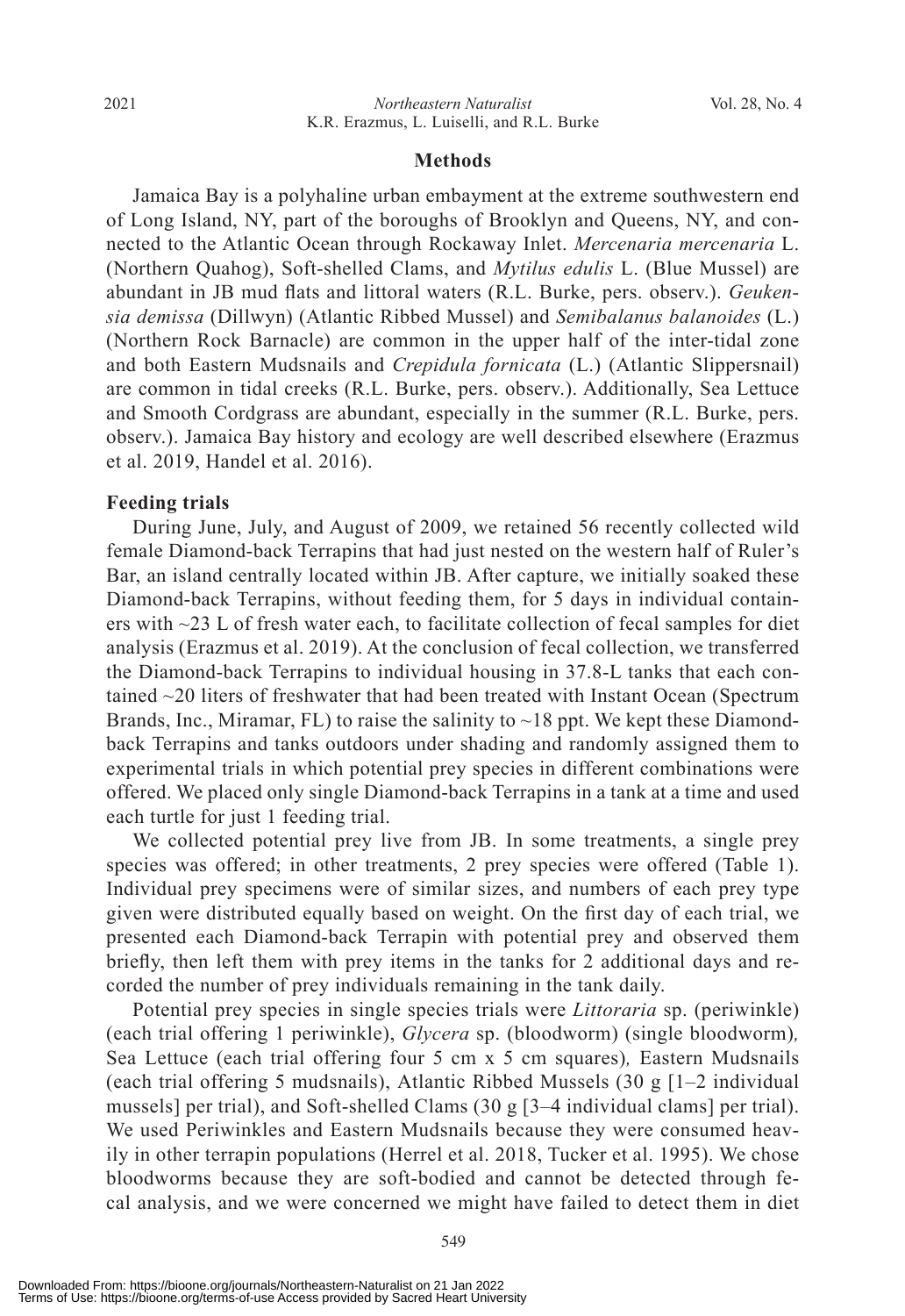studies dependent on fecal analysis. We included Soft-shelled Clams, Sea Lettuce, and Atlantic Ribbed Mussels to further investigate findings from previous fecal analyses (Erazmus et al. 2019).

 Combinations of prey items offered were the following pairs: Soft-shelled Clams and Ribbed Mussels (30 g each  $\lceil 3-4 \rceil$  individual clams and  $\lceil -2 \rceil$  individual mussels] per trial)*, Hemigrapsus sanguineus* (De Haan) (Asian Shore Crab) and Atlantic Ribbed Mussels (30 g each [2–3 crabs and 1–2 individual mussels] per trial), Asian Shore Crabs and Atlantic Sand Fiddler Crabs (20 g each [1–2 shore crabs and 1–2 fiddler crabs] per trial) and Soft-shelled Clams and Soft-shelled Clams wrapped in Sea Lettuce (20 g each [2–3 clams] per trial).

 In addition to the feeding trials, we investigated Soft-shelled Clam and Sea Lettuce consumption patterns using the fecal samples of individual terrapins in the 2008–2010 data reported by Erazmus et al. (2019). We used a correlation test using the Soft-shelled Clam and Sea Lettuce occurrence data to test for non-random patterns in a presence–absence matrix (Gotelli and Graves 1996). Using the observed presence–absence data from the fecal samples, we created a presence–presence unit (the opposite of a checkerboard unit described by Stone and Roberts [1990]) for Soft-shelled Clams and Sea Lettuce. We calculated the equivalent to a C-score, defined as the mean number of checkerboard units per species pair (Stone and Roberts

| Prey species                                                                                                               | $#$ of trials  | Quantity eaten, comments                                                                                                                                                  |
|----------------------------------------------------------------------------------------------------------------------------|----------------|---------------------------------------------------------------------------------------------------------------------------------------------------------------------------|
| Littoraria sp. (periwinkle), 1/trial                                                                                       | $\overline{2}$ | $\theta$                                                                                                                                                                  |
| Glycera sp. (bloodworm), 1/trial                                                                                           | 1              | 1, within 2 minutes                                                                                                                                                       |
| Ulva latuca (Sea Lettuce), four 5 cm x 5 cm<br>squares/trial                                                               | 7              | $\theta$                                                                                                                                                                  |
| Tritia obsolete (Eastern Mudsnail), 5/trial                                                                                | 6              | $\theta$                                                                                                                                                                  |
| Geukensia demissa (Atlantic Ribbed Mussel),<br>$1-2$ /trial                                                                | 13             | 6 trials: $\geq$ 1 mussel in each trial,<br>7 trials: none eaten                                                                                                          |
| <i>Mya arenaria</i> (Soft-shelled Clam), 3–4/trial                                                                         | 3              | 3                                                                                                                                                                         |
| Soft-shelled Clams and Atlantic Ribbed Mussels,<br>$3-4$ clams and $1-2$ mussels/trial                                     | 13             | All Soft-shelled Clams in all trials,<br>$\geq$ 1 mussel in each trial                                                                                                    |
| <i>Hemigrapsus sanguineus</i> (Asian Shore Crab) and<br>Atlantic Ribbed mussels, $2-3$ crabs and $1-2$<br>mussels/trial    | 5              | $\geq$ 1 mussel in all trial and $\geq$ 1 crab in<br>3 trials                                                                                                             |
| Asian Shore Crabs and <i>Minuca pugnax</i> (Atlantic<br>Sand Fiddler Crab), 1-2 shore crabs and 1-2 fiddler<br>crabs/trial | 2              | $\geq$ 1 crab of each species in both trials                                                                                                                              |
| Soft-shelled Clams without Sea Lettuce and<br>Soft-shelled Clams wrapped in Sea Lettuce,<br>2-3 clams/trial                | 4              | In all trials, terrapins ate all Soft-<br>shelled Clams without Sea Lettuce<br>first, then unwrapped the remaining<br>Soft-shelled Clams from Sea Lettuce<br>and ate them |

Table 1. Diamondback Terrapin prey-choice experiments: prey offered, number of trials, and outcomes. Each terrapin was used in only a single trial.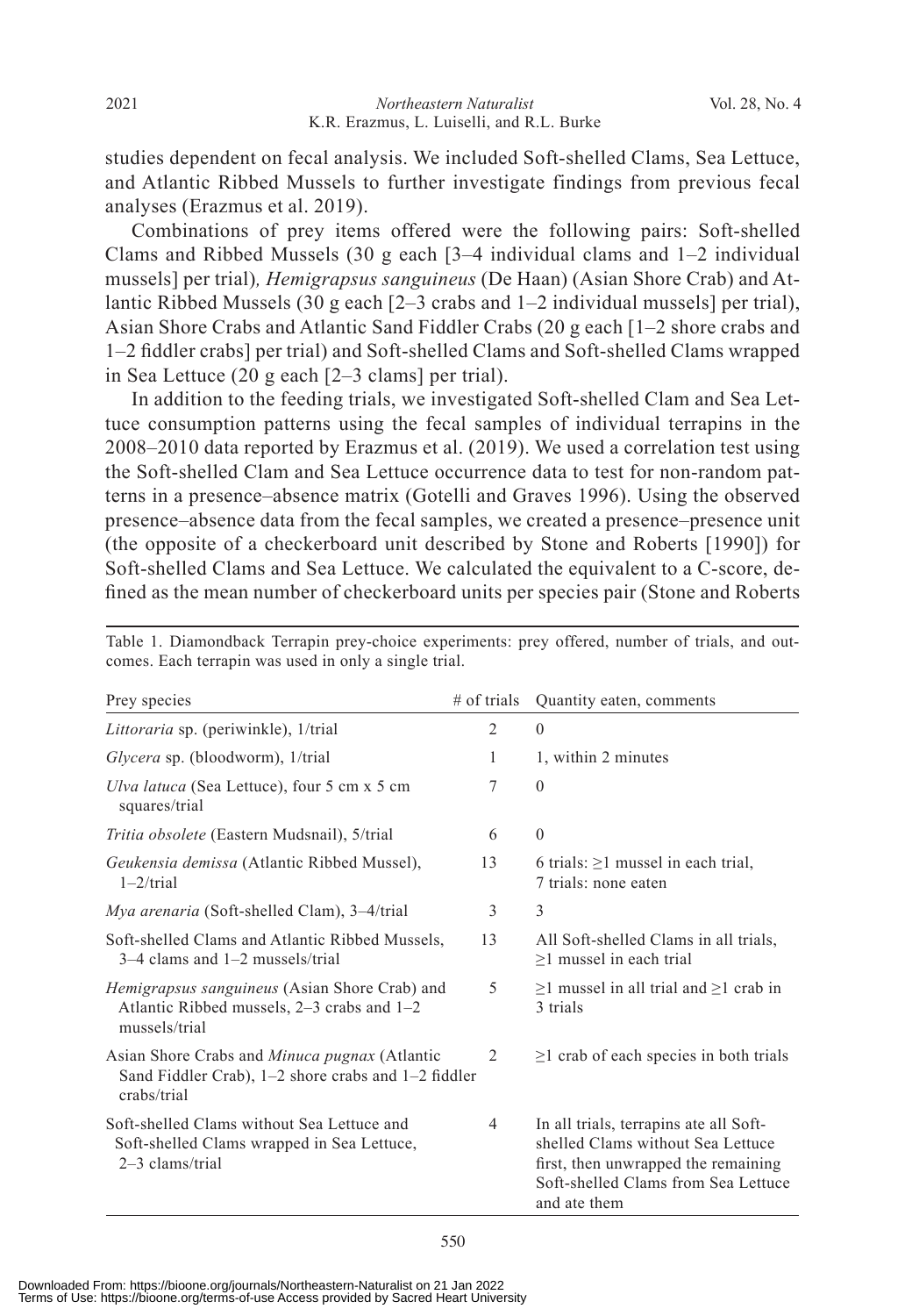1990) from the presence–presence unit. The C-score measures the average pairwise species segregation for the entire matrix (Gotelli 2000), and in our case, we measured the average pairwise presence–presence species aggregation for the entire matrix. Next, we generated 5000 pseudo matrices by shuffling the observed data matrix using a SYM4 randomization algorithm that provides fixed species totals but creates random proportional site totals (Luiselli et al. 2007). We then compared the observed presence–presence score to the distribution of simulated presence–presence scores. We considered (presence–presence) patterns statistically significant if the observed index was significantly larger than 95% of the simulated indices (Luiselli et al. 2007).

#### **Results**

 Wild-caught JB Diamond-back Terrapins readily ate many but not all prey species in captivity (Table 1). Soft-shelled Clams and crabs were eaten consistently in every trial offered, whereas periwinkles, Sea Lettuce, and Eastern Mudsnails were routinely rejected. Analysis of fecal sample data from Erazmus et al. (2019) showed that Soft-shelled Clams were associated non-randomly and more frequently with Sea Lettuce than expected by chance  $(C\text{-score} = 123.33, P \le 0.0001)$ .

### **Discussion**

 Our feeding trials demonstrated that wild-caught JB Diamond-back Terrapins preferred molluscs, specifically Soft-shell Clams, over all other prey species. In feeding trials, JB Diamond-back Terrapins did not consume periwinkles or Eastern Mudsnails; Erazmus et al. (2019) also rarely found these prey species in Diamondback Terrapin feces. These results are especially surprising because Periwinkles were heavily consumed in other Diamond-back Terrapin diet studies throughout their range (Tucker et al. 2018), and Eastern Mudsnails were consumed heavily by Diamond-back Terrapins in nearby Oyster Bay, NY (Herrel et al. 2018). Eastern Mudsnails are common in JB, but periwinkles are not (R.L. Burke, pers. observ.). Jamaica Bay Diamond-back Terrapins may avoid eating Eastern Mudsnails because their shells are relatively difficult to crush (Tucker et al. 1997), but if so, then why are they commonly eaten by Diamond-back Terrapins elsewhere? It is unlikely that JB Diamond-back Terrapins avoid eating Eastern Mudsnails because of the availability of another, easier-to-crush prey species (Erazmus et al. 2019).

 Jamaica Bay Diamond-back Terrapins readily consumed non-native, invasive Asian Shore Crabs in our feeding trials. Asian Shore Crabs have been in JB since at least 1994 (G. Frame, National Park Service, Gateway National Recreation Area, Middletown, NJ, pers. comm.), and we commonly observed them in near-shore JB habitats that they share with non-native invasive European Green Crabs. Although Erazmus et al. (2019) found crab fragments in JB Diamond-back Terrapin fecal samples, they could not identify them to species. Lindeman (2006) similarly noted that *Graptemys geographica* (Lesueur) (Northern Map Turtle) had sufficient dietary flexibility to add 2 non-native clam species to their diets.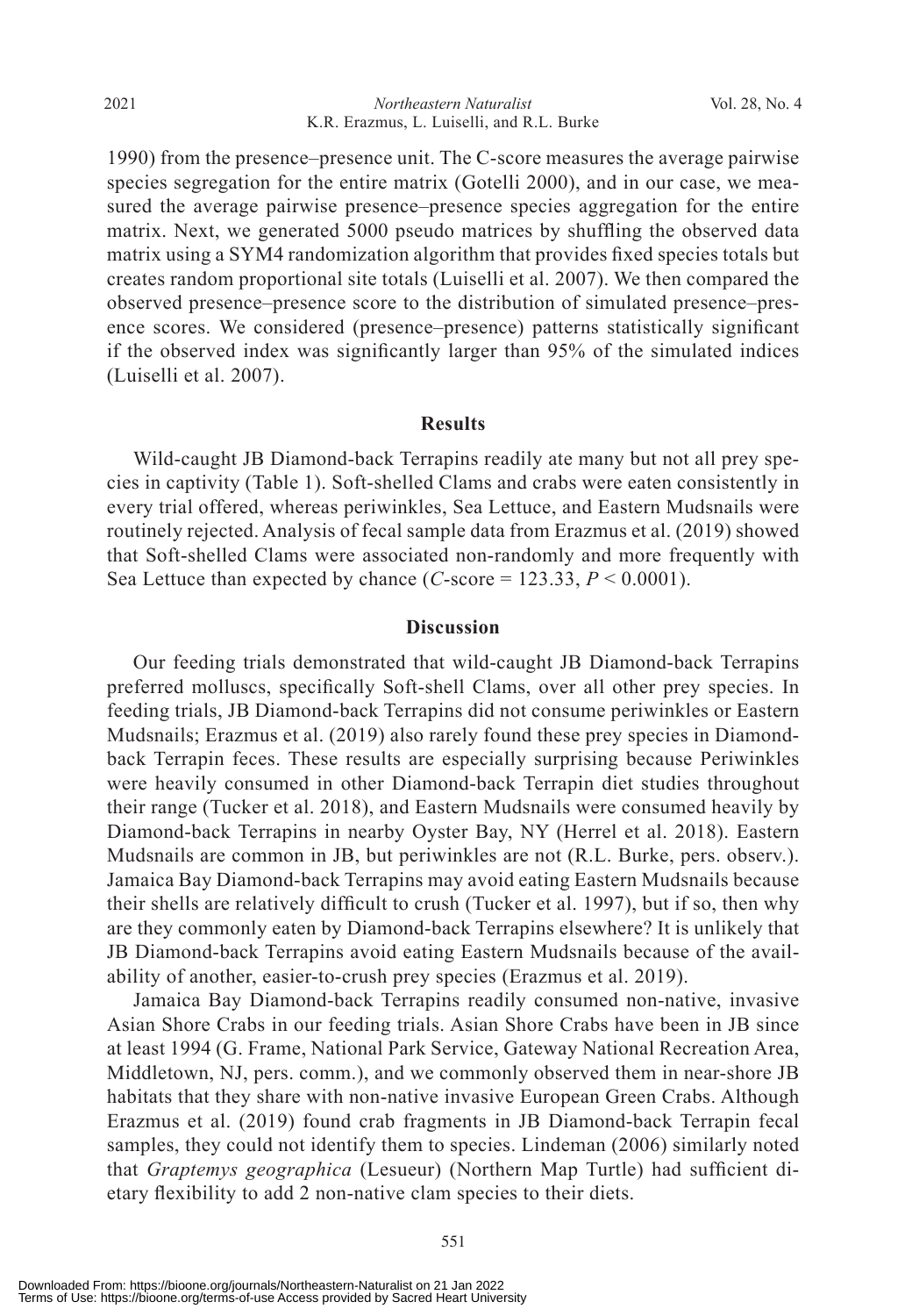#### *Northeastern Naturalist* 2021 Vol. 28, No. 4 K.R. Erazmus, L. Luiselli, and R.L. Burke

 Our analyses indicate that Diamond-back Terrapin consumption of Soft-shelled Clams was non-random and was more frequently associated with Sea Lettuce than expected by chance. Erazmus et al. (2019) reported a high percentage frequency of occurrence of Sea Lettuce in JB terrapin feces. However, Diamond-back Terrapins preferred Soft-shelled Clams and avoided Sea Lettuce in our feeding trials. Together these results suggest that Diamond-back Terrapins consume Sea Lettuce incidentally while foraging for Soft-shelled Clams. While accidental plant consumption by Diamond-back Terrapins had been suggested previously (Coker 1906, Tucker et al. 1995), our study provides the first direct evidence that Diamond-back Terrapins ingest plant material incidentally. Soft-shelled Clams are normally found buried in sand and mud, up to 25 cm deep. but their burial depth decreases in the presence of macroalgal (such as Sea Lettuce) mats (Auffrey et al. 2004). In JB, Softshelled Clams often live directly below Sea Lettuce mats, on top of sand, at low tide (R.L. Burke, pers. observ.), so Diamond-back Terrapins attempting to capture clams might easily consume Sea Lettuce simultaneously. Butler (2000) mentioned a small amount of "unknown plant" found in Florida Diamond-back Terrapin diets, and Petrochic (2009) found over 70% frequency of occurence of plant material in Diamond-back Terrapin diets in nearby Oyster Bay, NY, but did not identify this material to species. We suspect that at least some of the unspecified plant material found in other diet studies was likely associated with the consumption of invertebrate prey.

 Jamaica Bay Diamond-back Terrapins may have non-typical prey availability because of the unusual conditions of JB. Urban pollution, specifically nitrogen loading, is associated with Sea Lettuce blooms (Hanson and Lindh 1993, Mackenzie 2005, Odum et al. 1984). The expansion of Sea Lettuce also reduces the number of macroinvertebrates (copepods, polychaetes, *Gemma gemma* (Totten) [Amethyst Gem Clam], Eastern Mudsnails, and Soft-shelled Clams) on estuary sediment surfaces (Franz and Freidman 2002, MacKenzie 2000, MacKenzie and McLaughlin 2000). Therefore, nitrogen loading may indirectly reduce the abundance of many typical Diamond-back Terrapin prey species, causing changes in terrapin diets.

 Relatively high consumption of Sea Lettuce has unknown consequences for Diamond-back Terrapins. Sea Lettuce can accumulate large amounts of polychlorinated biphenyl (PCB; Cheney et al. 2014) and heavy metals (Haritonidis and Malea 1999, Scoullos et al. 2004), and Holliday and Holliday (2012) found that PCBs decrease bone density in juvenile Diamond-back Terrapins, which may affect survivorship. Although some of their close relatives (*Graptemys* spp. [map turtles]) apparently feed largely on algae (Lindeman 2013), it is unclear whether Diamond-back Terrapins can digest algal tissue. Thus, JB Diamond-back Terrapins' foraging for Soft-shelled Clams appears to lead incidentally to their consumption of Sea Lettuce, which may increase their intake of contaminants without significant nutritional benefit.

#### **Acknowledgments**

 P. Lindeman was extraordinarily generous of his time, advice, and unpublished data. We thank D. Franz and W. Miller for help identifying prey species and C. Peterson, J.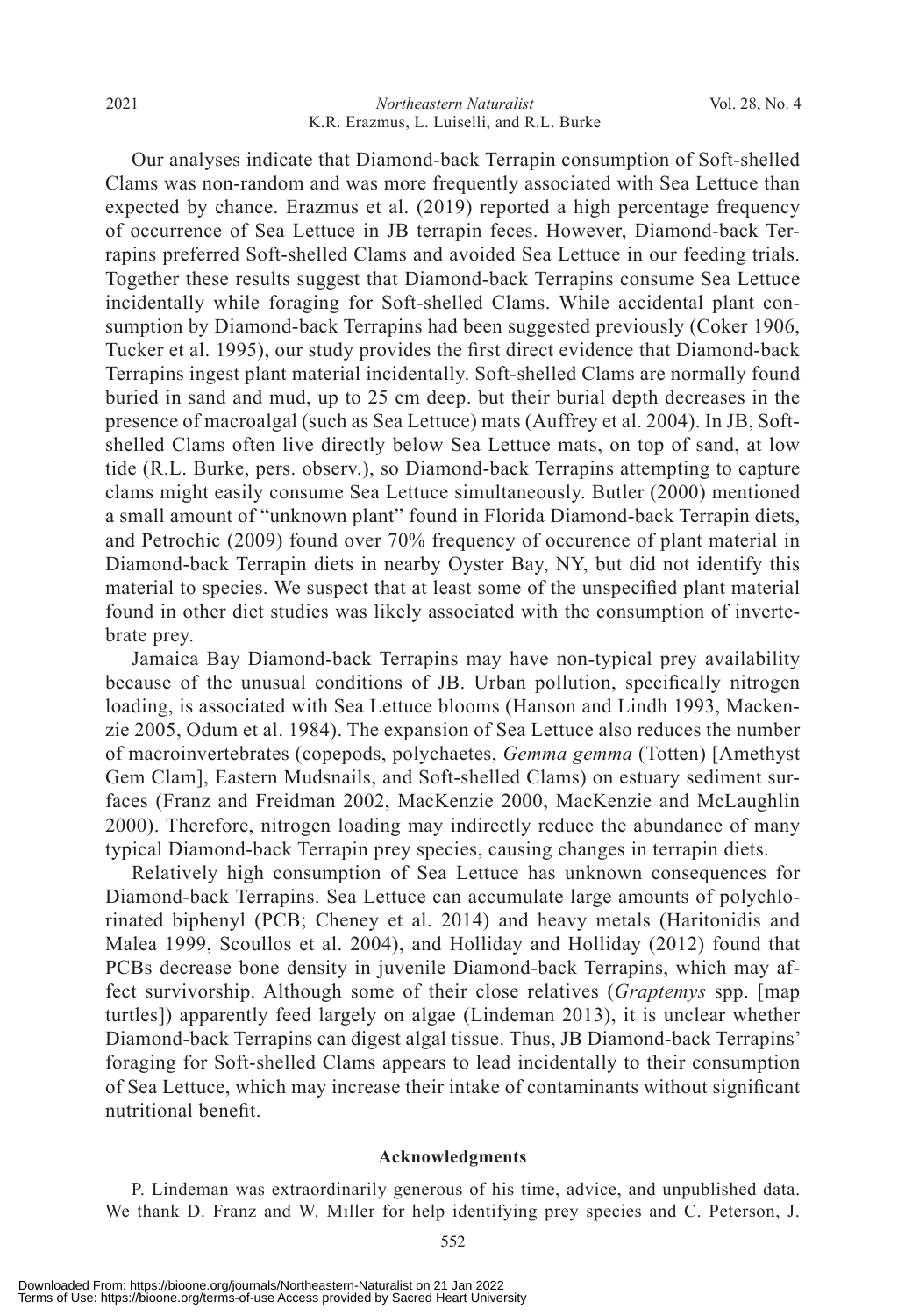#### *Northeastern Naturalist* Vol. 28, No. 4 K.R. Erazmus, L. Luiselli, and R.L. Burke

Williams, and D. Franz for reviewing this manuscript. Special thanks go to National Park Service employees, especially J. Browning, G. Frame, J. Gracey, and P. Rafferty. A. Kanonik, G. Mnkande, and Y. Weiss provided valuable field and lab assistance. This work was approved by Hofstra University's Institutional Animal and Use Committee and conducted under New York State License to Collect and Possess #383 and National Park Service permit #GATE-0039.

#### **Literature Cited**

- Allen, J.F., and R.A. Littleford. 1955. Observations on the feeding habits and growth of immature Diamondback Terrapins. Herpetologica 11:77–80.
- Auffrey, L.M., S.M. Robinson, and M.A. Barbeau. 2004. Effect of green macroalgal mats on burial depth of Soft-shelled Clams, *Mya arenaria*. Marine Ecology Progress Series 278:193–203.
- Butler, J.A. 2000. Status and distribution of the Carolina Diamondback Terrapin, *Malaclemys terrapin centrata*, in Duval County. Florida Fish and Wildlife Conservation Commission, Tallahassee, FL. 52 pp.
- Carr, A. 1952. Handbook of Turtles: The Turtles of United States, Canada, and Baja California. Cornell University Press, Ithaca, NY. 542 pp.
- Cheney, D., L. Rajic, E. Sly, D. Meric, and T. Sheahan. 2014. Uptake of PCBs contained in marine sediments by the green macroalga *Ulva rigida*. Marine Pollution Bulletin 88:207–214.
- Coker, R.E. 1906. The natural history and cultivation of the Diamond-back Terrapin with notes of other forms of turtles. North Carolina Geological Survey Bulleting No. 14. E.M. Uzzell and Company, State Printers and Binders, Raleigh, NC. 93 pp.
- Erazmus, K.R., M.P. Figueras, L. Luiselli, and R.L. Burke. 2019. Do diets vary over large spatial or temporal ranges? A test using interannual and interpopulation data on Diamondback Terrapins (*Malaclemys terrapin*) diets. Canadian Journal of Zoology 97:251–257.
- Franz, D.R., and I. Friedman. 2002. Effects of a macroalgal mat (*Ulva lactuca*) on estuarine sand flat copepods: An experimental study. Journal of Experimental Marine Biology and Ecology 271:209–226.
- Gotelli, N.J. 2000. Null model analysis of species co-occurrence patterns. Ecology 81:2606–2621.
- Gotelli, N.J., and G.R. Graves. 1996. Null Models in Ecology. Smithsonian Institution, Washington, DC. 384 pp.
- Handel, S.N., J. Marra, C.M.K. Kaunzinger, V.M. Bricelj, J. Burger, R.L. Burke, M. Camhi, C. Colón, et al. 2016. Ecology of Jamaica Bay: History, status, and resilience. Pp. 91– 116, *In* E.W. Sandersson, W.D. Solecki, J.R. Waldman, and A.S Parris (Eds.). Prospects for Resilience, Insights from New York City's Jamaica Bay. Island Press, Washington, DC. 304 pp.
- Hanson, H., and G. Lindh. 1993. Coastal erosion: An escalating environmental threat. Ambio 22:188–195.
- Haritonidis, S., and P. Malea. 1999. Bioaccumulation of metals by the green alga *Ulva rigida* from Thermaikos Gulf, Greece. Environmental Pollution 104:365–372.
- Herrel, A., S. Petrochic, and M. Draud. 2018. Sexual dimorphism, bite force, and diet in the Diamondback Terrapin. Journal of Zoology (London) 304:217–224. DOI:10.1111/ jzo.12520.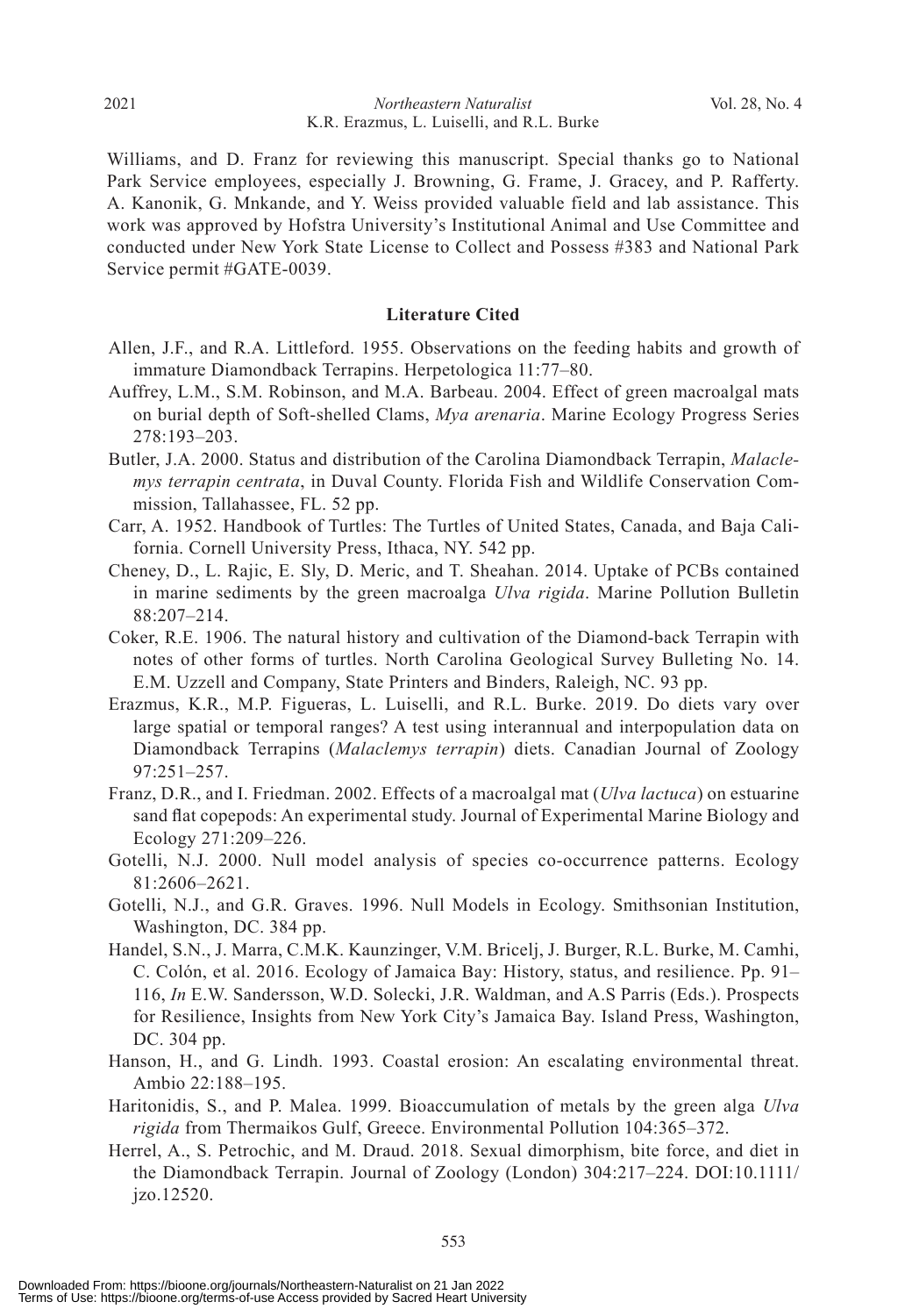- Hildebrand, S.F. 1928. Review of the experiments on artificial culture of the Diamond-back Terrapin. (No. 1060). Bulletin of the Bureau of Fisheries. US Government Printing Office, Washington, DC. 46 pp.
- Holliday, D.K., and C.M. Holliday. 2012. The effects of the organopollutant PCB 126 on bone density in juvenile Diamondback Terrapins (*Malaclemys terrapin*). Aquatic Toxicology 109:228–233.
- Kennedy, V.S. 2018. Shifting Baselines in the Chesapeake Bay: An Environmental History. Johns Hopkins University Press, Baltimore, MD. 168 pp.
- King, T.M. 2007. The diet of the Northern Diamondback Terrapins (Order Testudines; *Malaclemys terrapin terrapin*). M.Sc. Thesis. Long Island University, Brookville, NY. 35 pp.
- Kohl, K.D., S.C. Coogan, and D. Raubenheimer. 2015. Do wild carnivores forage for prey or for nutrients? Evidence for nutrient-specific foraging in vertebrate predators. BioEssays 37:701–709.
- Kudman, S. 2021. A comparison of the diets of three Diamondback Terrapin populations using fecal analysis and stable isotope analysis. M.Sc. Thesis. Hofstra University, Hempstead, NY. 47 pp.
- Levesque, E.M. 2000. Distribution and ecology of the Diamondback Terrapin (*Malaclemys terrapin*) in South Carolina salt marshes. M.Sc. Thesis. University of Charleston, Charleston, SC. 69 pp.
- Lindeman, P.V. 2006. Zebra and quagga mussels (*Dreissena* spp.) and other prey of a Lake Erie population of Common Map Turtles (Emydidae: *Graptemys geographica*). Copeia 2006:268–273.
- Lindeman, P.V. 2013. The Map Turtle and Sawback Atlas: Ecology, Evolution, Distribution, and Conservation. University of Oklahoma Press, Norman, OK. 488 pp.
- Luiselli, L., E.A. Eniang, and G.C. Akani. 2007. Non-random structure of a guild of geckos in a fragmented, human-altered, African rainforest. Ecolological Restoration 22:593–603.
- MacKenzie, C.L., Jr. 2000. The abundances of small invertebrates in relation to Sea Lettuce, *Ulva lactuca*, mats. Bulletin of the New Jersey Academy of Sciences 45:13–17.
- MacKenzie, C.L., Jr. 2005. Removal of sea lettuce, *Ulva* spp., in estuaries to improve the environments for invertebrates, fish, wading birds, and Eelgrass, *Zostera marina*. Marine Fisheiries Review 67:1–8.
- MacKenzie, C.L., Jr., and S. McLaughlin. 2000. Life history and habitat observations of Softshell Clams, *Mya arenaria*, in northeastern New Jersey. Journal of Shellfish Research 19:35–41.
- Odum, W.E., T.J. Smith, J.K. Hoover III, and C.C. McIvor. 1984. The ecology of tidal freshwater marshes of the United States East Coast: A community profile. US Fish and Wildlife Service, Washington, DC. 177 pp.
- Petrochic, S.L. 2009. Feeding ecology of the Northern Diamondback Terrapin, *Malaclemys terrapin terrapin*. M.Sc. Thesis. Long Island University, Brookville, NY. 66 pp.
- Roosenburg, W.M., K.L. Haley, and S. McGuire. 1999. Habitat selection and movements of Diamondback Terrapins, *Malaclemys terrapin*, in a Maryland estuary. Chelonian Conservation Biology 3:425–429.
- Scoullos, M., M. Plavšić, and S. Karavoltsos. 2004. Speciation studies of copper in the Gulf of Elefsis: The role of the macroalgae *Ulva rigida*. Marine Chemistry 86:51–63.
- Silliman, B.R., and M.D. Bertness. 2002. A trophic cascade regulates salt marsh primary production. Proceedings of the National Academy of Sciences 99:10500–10505.